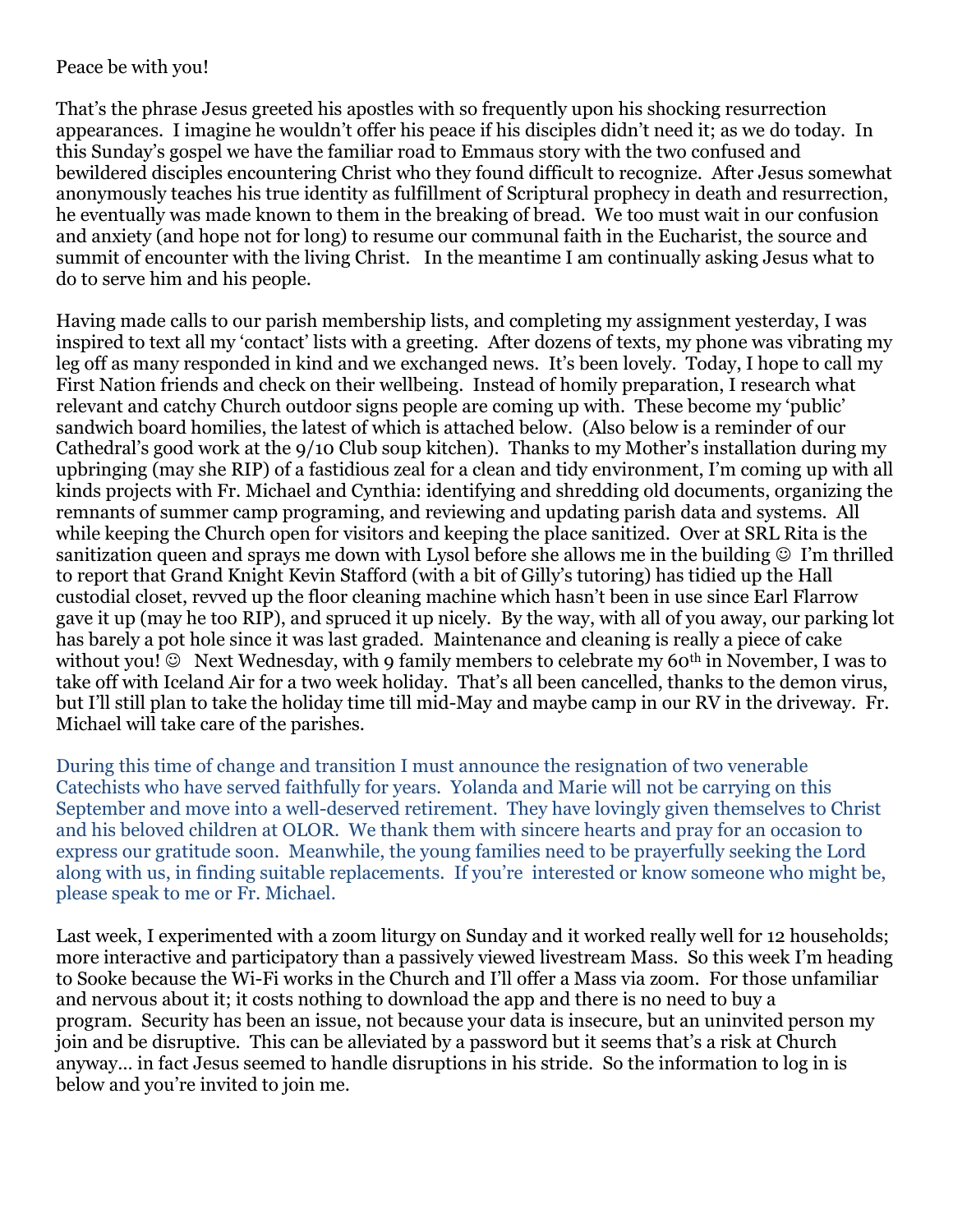I bless you with the words of the apostles in Sunday's gospel:

"The Lord has risen indeed, and he has appeared to Simon".

Fr. Dean

**Fr. Dean's Sunday Liturgy 3rd Sunday of Easter April 26th 2020 Time: Apr 26, 2020 11:00 AM Pacific Time (US and Canada)**

**Join Zoom Meeting <https://zoom.us/j/2527751540?pwd=emJRdVlaV0RBRjNiRzE1RVJjVm9Sdz09>**

**Meeting ID: 252 775 1540 Password: Risen One tap mobile +14388097799,,2527751540# Canada +15873281099,,2527751540# Canada**

**Dial by your location +1 438 809 7799 Canada +1 587 328 1099 Canada +1 647 374 4685 Canada +1 647 558 0588 Canada +1 778 907 2071 Canada Meeting ID: 252 775 1540**

## **Serving Soup to the Hungry**

Did you know the Soup Kitchen is an essential service, and continues to provide food to those in need during the current pandemic. In this challenging time, we offer soup-to-go bagged meal service, and observe physical distancing and other prescribed practices in fulfilling our community mission. The 9-10 Club Serving Soup to the Hungry is the oldest, completely volunteer-run food resource for the hungry in Victoria. The Soup Kitchen is located in the basement of St. Andrew's Cathedral, and is open Monday to Friday, from 8:00 to 10:00 am. We wish to extend our thanks, and appreciation, to the numerous volunteers and donors who have graciously supported our operations for more than 30 years. Further information is available at: [www.thesoupkitchen.ca](http://www.thesoupkitchen.ca/)